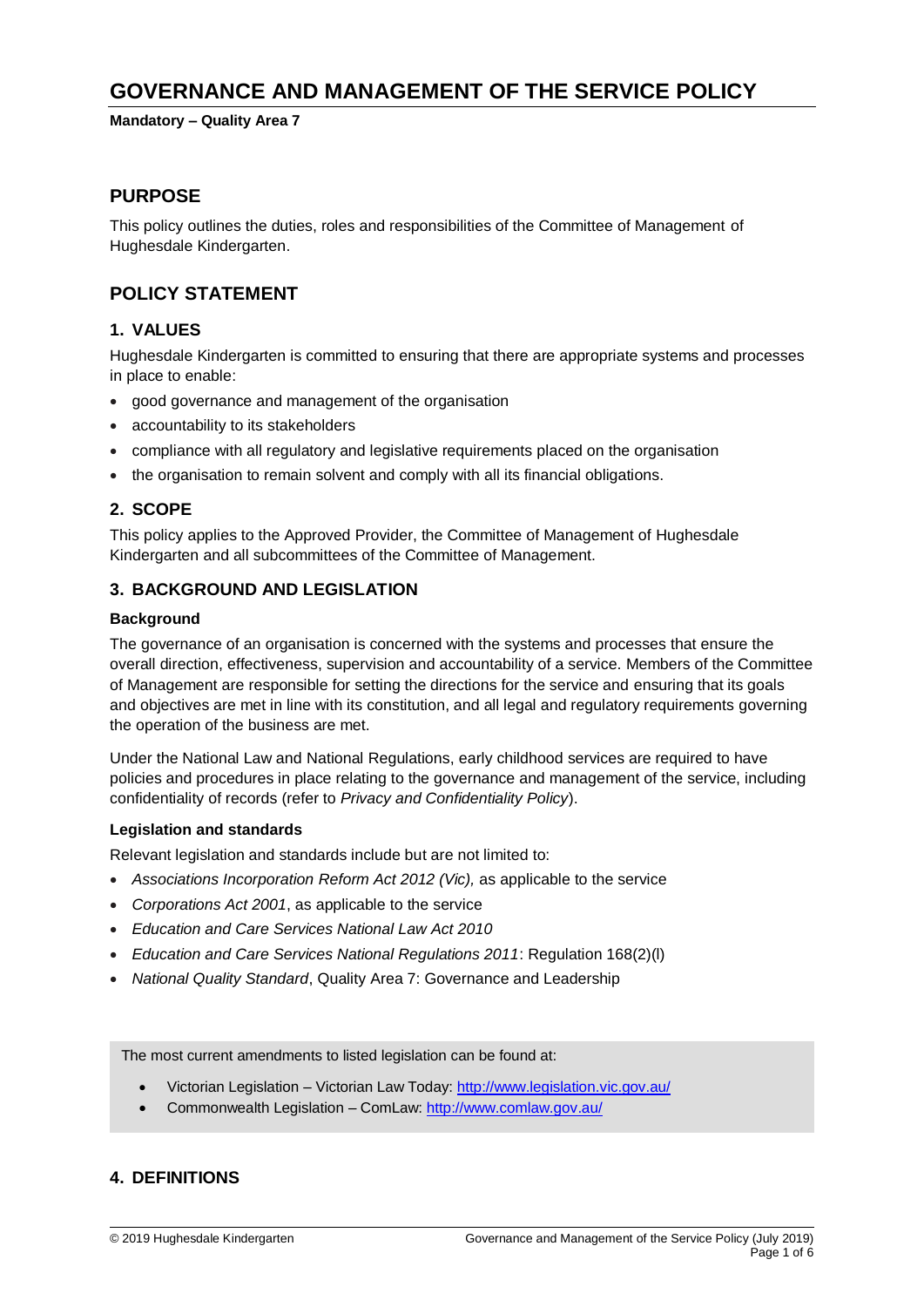The terms defined in this section relate specifically to this policy. For commonly used terms e.g. Approved Provider, Nominated Supervisor, Regulatory Authority etc. refer to the *General Definitions* section of this manual.

**Actual conflict of interest:** One where there is a real conflict between a Committee of Management member's responsibilities and their private interests.

**Conflict of interest:** An interest that may affect, or may appear reasonably likely to affect, the judgement or conduct of a member (or members) of the Committee of Management or subcommittee, or may impair their independence or loyalty to the service. A conflict of interest can arise from avoiding personal losses as well as gaining personal advantage, whether financial or otherwise, and may not only involve the member of the Committee of Management or subcommittee, but also their relatives, friends or business associates.

**Ethical practice:** A standard of behaviour that the service deems acceptable in providing their services.

**Governance:** The process by which organisations are directed, controlled and held to account. It encompasses authority, accountability, stewardship, leadership, directions and control exercised in the organisation (Australian National Audit Office, 1999).

**Interest:** Anything that can have an impact on an individual or a group.

**Perceived conflict of interest:** Arises where a third party could form the view that a Committee of Management member's private interests could improperly influence the performance of their duties on the Committee of Management, now or in the future.

**Potential conflict of interest:** Arises where a Committee of Management member has private interests that could conflict with their responsibilities.

**Private interests:** Includes not only a Committee of Management member's own personal, professional or business interests, but also those of their relatives, friends or business associates.

### **5. SOURCES AND RELATED POLICIES**

#### **Sources**

- *ELAA Early Childhood Management Manual*
- Our Community: [www.ourcommunity.com.au](http://www.ourcommunity.com.au/)
- Justice Connect: <http://www.justiceconnect.org.au/>

#### **Service policies**

- *Code of Conduct Policy*
- *Complaints and Grievances Policy*
- *Privacy and Confidentiality Policy*

## **PROCEDURES**

#### **The Approved Provider is responsible for:**

 ensuring that the service has appropriate systems and policies in place for the effective governance and management of the service.

## **CORE ELEMENTS OF THE GOVERNANCE MODEL**

The following are the core elements of the governance systems at Hughesdale Kindergarten for which the Committee of Management is responsible: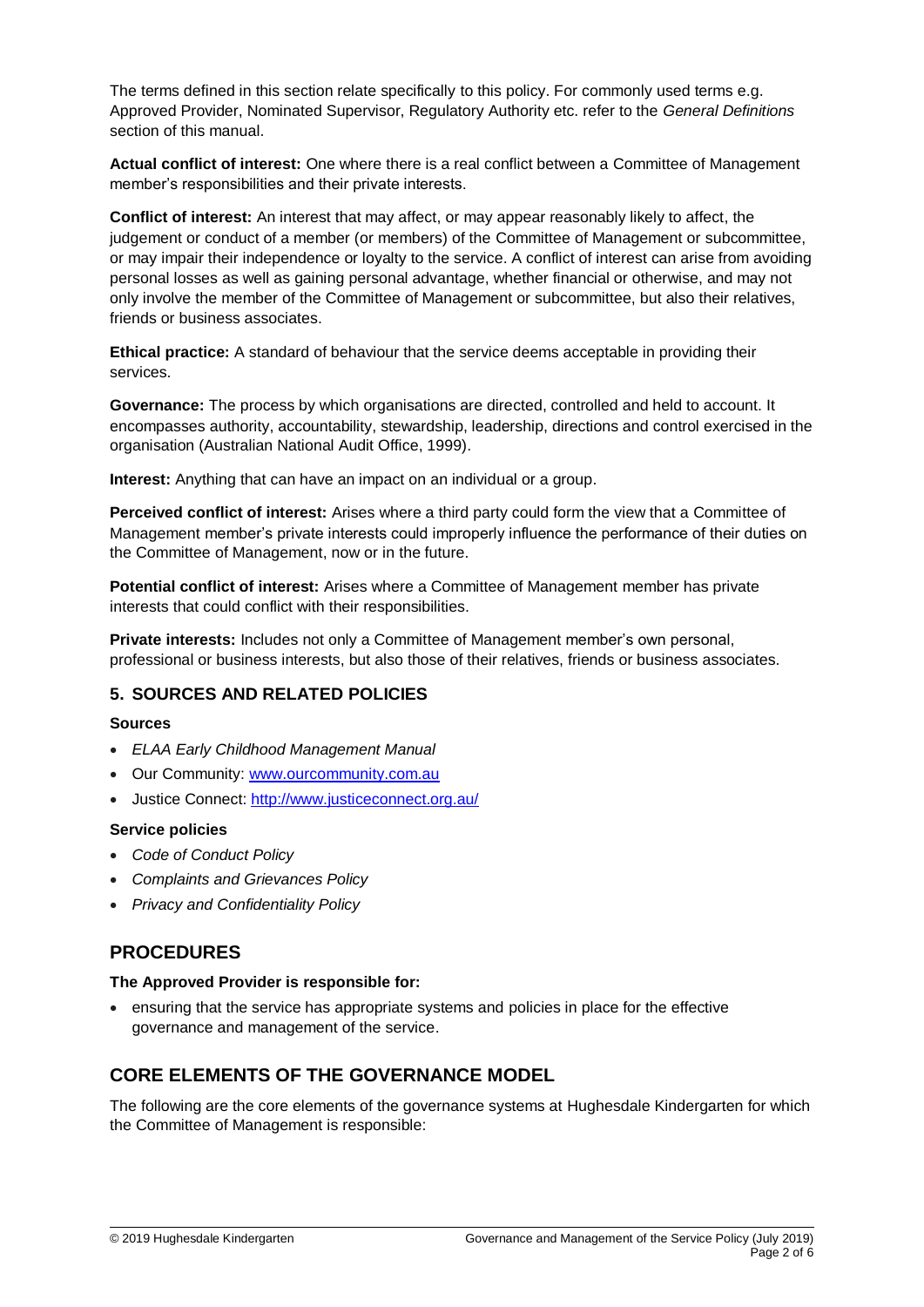#### **Stewardship/custodianship**

Ensure:

- the service pursues its stated purpose and remains viable
- budget and financial accountability to enable ongoing viability and making best use of the service's resources
- the service manages risks appropriately.

#### **Leadership, forward planning and guidance**

Provide leadership, forward planning and guidance to the service, particularly in relation to developing a strategic culture and directions.

#### **Authority, accountability, and control**

- Monitor and oversee management including ensuring that good management practices and appropriate checks and balances are in place.
- Be accountable to members of the service.
- Maintain focus, integrity and quality of service.
- Oversee legal functions and responsibilities.
- Declare any actual, potential or perceived conflicts of interest (refer to *Definitions* and Attachment 1 – Sample *Conflict of interest disclosure statement)*.

# **LEGAL LIABILITIES OF MEMBERS OF THE COMMITTEE OF MANAGEMENT**

The Committee of Management at Hughesdale Kindergarten is responsible under the constitution to take all reasonable steps to ensure that the laws and regulations relating to the operation of the service are observed. Members of the Committee of Management are responsible for ensuring that:

- adequate policies and procedures are in place to comply with the legislative and regulatory requirements placed on the service
- appropriate systems are in place to monitor compliance
- reasonable care and skill is exercised in fulfilling their roles as part of the governing body of the service
- they act honestly, and with due care and diligence
- they do not use information they have access to, by virtue of being on the Committee of Management improperly
- they do not use their position on the Committee of Management for personal gain or put individual interests ahead of responsibilities.

# **RESPONSIBILITIES OF THE COMMITTEE OF MANAGEMENT**

The Committee of Management of Hughesdale Kindergarten is responsible for:

- developing coherent aims and goals that reflect the interests, values and beliefs of the members and staff, and the stated aims of the service, and have a clear and agreed philosophy which guides business decisions and the work of the Committee of Management and staff
- ensuring there is a sound framework of policies and procedures that complies with all legislative and regulatory requirements, and that enables the daily operation of the service to be geared towards the achievement of the service's vision and mission
- establishing clearly defined roles and responsibilities for the members of the Committee of Management, individually and as a collective, management and staff, and clearly articulate the relationship between the Committee of Management, staff and members of the service
- developing ethical standards and a code of conduct (refer to *Code of Conduct Policy*) which guide actions and decisions in a way that is transparent and consistent with the goals, values and beliefs of the service
- undertaking strategic planning and risk assessment on a regular basis and having appropriate risk management strategies in place to manage risks faced by the service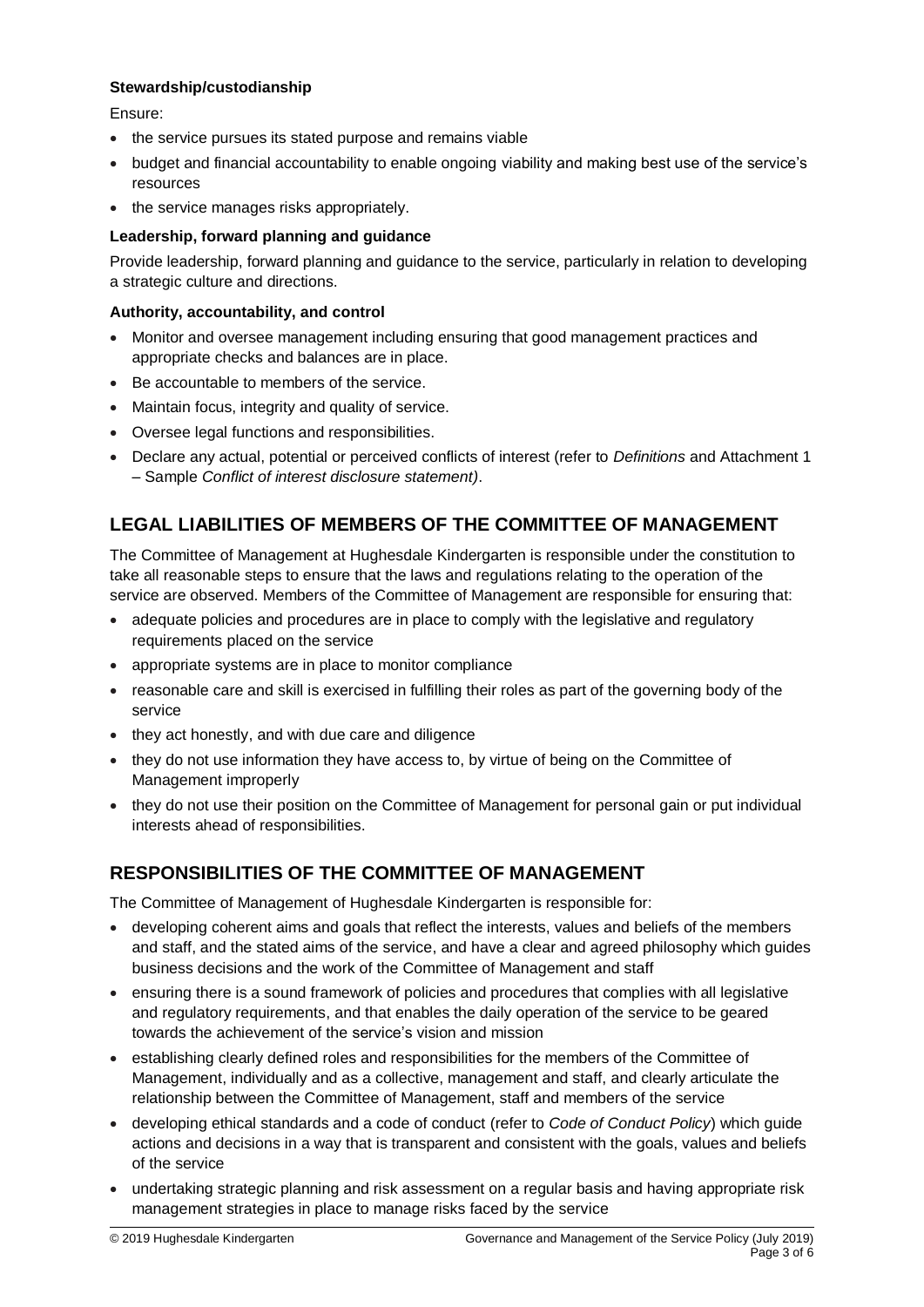- ensuring that the actions of and decisions made by the Committee of Management are transparent and will help build confidence among members and stakeholders
- reviewing the service's budget and monitoring financial performance and management to ensure the service is solvent at all times, and has good financial strength
- approving annual financial statements and providing required reports to government
- setting and maintaining appropriate delegations and internal controls
- appointing senior staff (e.g. the CEO or Director, if the service is large) or all staff (if the service is small), and monitoring their performance
- evaluating and improving the performance of the Committee of Management
- focusing on the strategic directions of the organisation and avoiding involvement in day-to-day operational decisions, particularly where the authority is delegated to senior management staff within the service.

# **CONFIDENTIALITY**

All members of the Committee of Management and subcommittees who gain access to confidential, commercially-sensitive and other information of a similar nature, whether in the course of their work or otherwise, shall not disclose that information to anyone unless the disclosure of such information is required by law (refer to *Privacy and Confidentiality Policy*).

Members of the Committee of Management and subcommittees shall respect the confidentiality of those documents and deliberations at Committee of Management or subcommittee meetings, and shall not:

- disclose to anyone the confidential information acquired by virtue of their position on the Committee of Management or subcommittee
- use any information so acquired for their personal or financial benefit, or for the benefit of any other person
- permit any unauthorised person to inspect, or have access to, any confidential documents or other information.

This obligation, placed on a member of the Committee of Management or subcommittee, shall continue even after the individual has completed their term and is no longer on the Committee of Management or subcommittee.

The obligation to maintain confidentiality also applies to any person who is invited to any meetings of the Committee of Management or subcommittee as an observer or in any other capacity.

# **ETHICAL PRACTICE**

The following principles will provide the ethical framework to guide the delivery of services at Hughesdale Kindergarten:

- treating colleagues, parents/guardians, children, suppliers, public and other stakeholders respectfully and professionally at all times
- dealing courteously with those who hold differing opinions
- respecting cultural differences and diversity within the service, and making every effort to encourage and include all children and families in the community
- having an open and transparent relationship with government, supporters and other funders
- operating with honesty and integrity in all work
- being open and transparent in making decisions and undertaking activities, and if that is not possible, explaining why
- working to the standards set under the *National Quality Framework* and all applicable legislation as a minimum, and striving to continually improve the quality of the services delivered to the community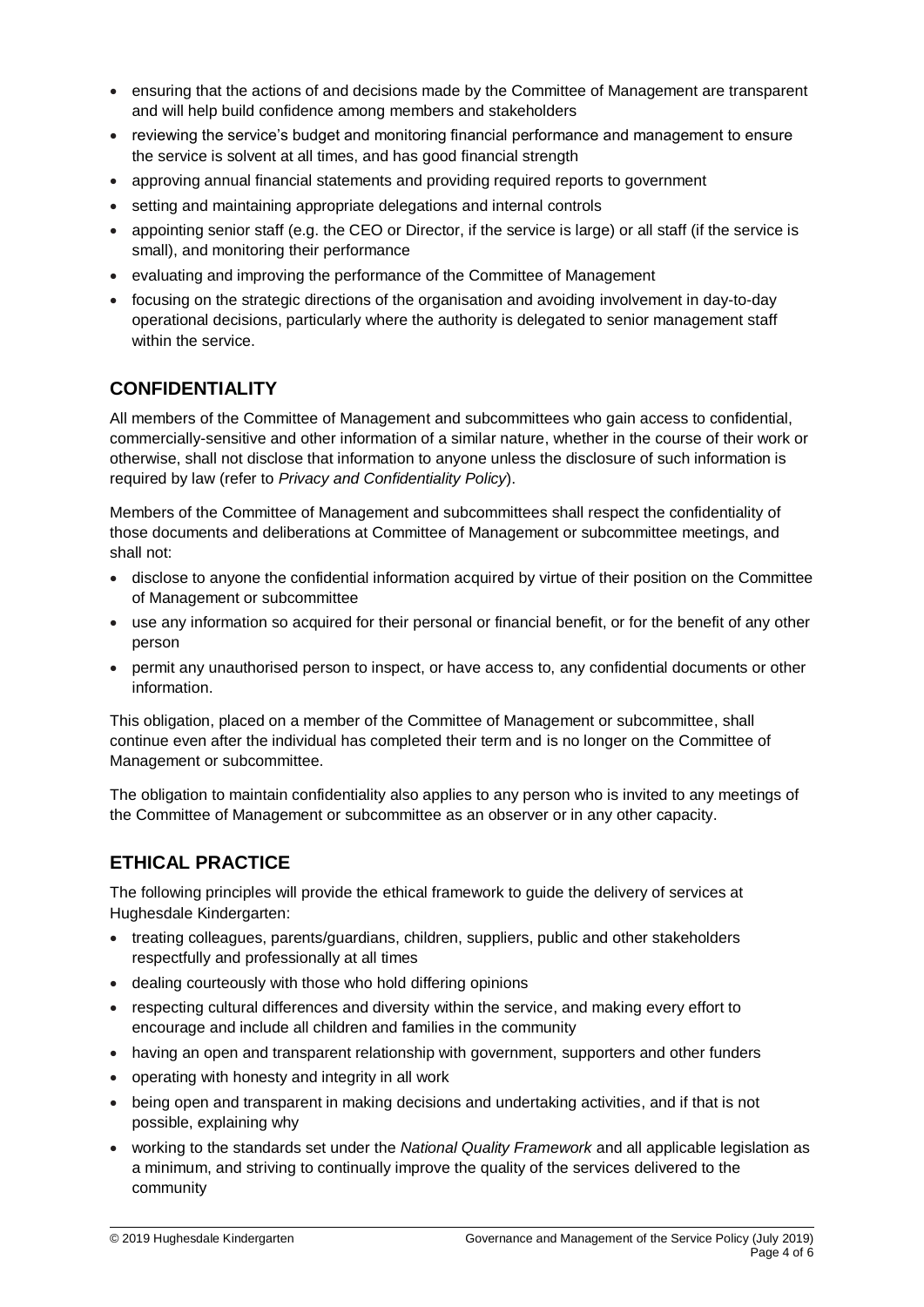- disclosing conflicts of interest as soon as they arise and effectively managing them (refer to Attachment 1 – Sample *Conflict of interest disclosure statement*)
- recognising the support and operational contributions of others in an appropriate manner
- assessing and minimising the adverse impacts of decisions and activities on the natural environment.

# **MANAGING CONFLICTS OF INTEREST**

Conflicts of interest, whether actual, potential or perceived (refer to *Definitions*), must be declared by all members of the Committee of Management or subcommittee, and managed effectively to ensure integrity and transparency (refer to Attachment 1 – Sample *Conflict of interest disclosure statement)*.

Every member of the Committee of Management or subcommittee has a continuing responsibility to scrutinise their transactions, external business interests and relationships for potential conflicts and to make such disclosures in a timely manner as they arise.

The following process will be followed to manage any conflicts of interest:

- whenever there is a conflict of interest, as defined in this policy, the member concerned must notify the President of such conflict, as soon as possible after identifying the conflict
- the member who is conflicted must not be present during the meeting of the Committee of Management or subcommittee where the matter is being discussed, or participate in any decisions made on that matter. The member concerned must provide the committee with any and all relevant information they possess on the particular matter
- the minutes of the meeting must reflect that the conflict of interest was disclosed and appropriate processes followed to manage the conflict.

A *Conflict of interest disclosure statement* (refer to Attachment 1) must be completed by each member of the Committee of Management and subcommittee upon his or her appointment and annually thereafter. If the information in this statement changes during the year, the member shall disclose the change to the President, and revise the disclosure statement accordingly.

All violations of the requirement to disclose and manage conflicts shall be dealt with in accordance with the constitution of Hughesdale Kindergarten.

# **EVALUATION**

In order to assess whether the values and purposes of the policy have been achieved, the Committee of Management will:

- regularly seek feedback from everyone affected by the policy regarding its effectiveness
- monitor the implementation, compliance, complaints and incidents in relation to this policy
- keep the policy up to date with current legislation, research, policy and best practice
- revise the policy and procedures as part of the service's policy review cycle, or as required
- notify parents/guardians at least 14 days before making any changes to this policy or its procedures.

## **ATTACHMENTS**

Attachment 1: Sample *Conflict of interest disclosure statement*

## **AUTHORISATION**

This policy was adopted by the Approved Provider of Hughesdale Kindergarten on 24 July 2019.

# **NEXT REVIEW DATE:** JULY 2022